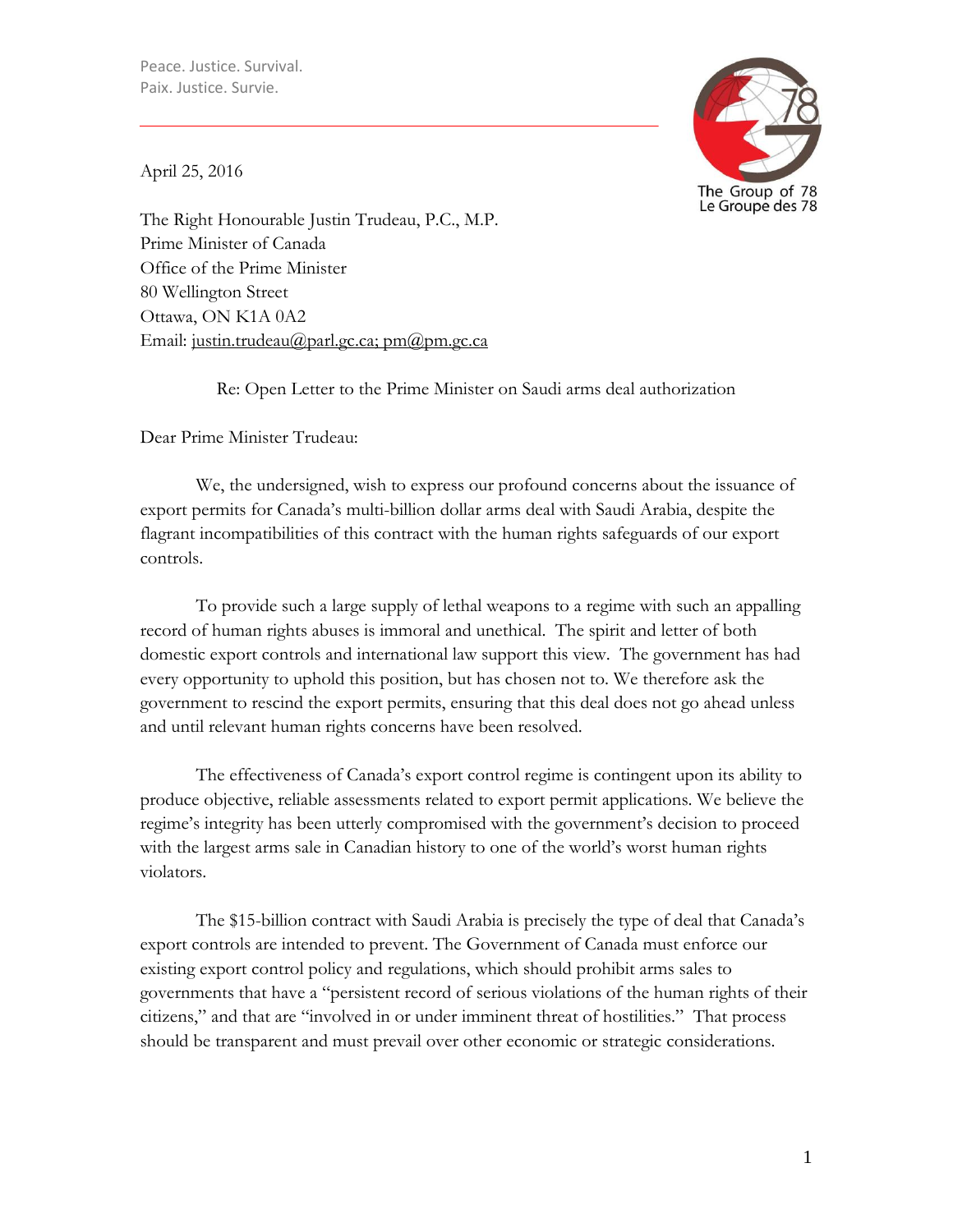

The Minister of Foreign Affairs has stated that Canada "has no evidence" that Saudi Arabia has used Canadian-made goods against

civilians. However, the threshold established by Canadian export controls to assess the possibility of misuse is neither "evidence" nor "certainty" but "reasonable risk." Given what is known about Saudi Arabia's abysmal—and worsening—human rights record, both within Saudi Arabia and in neighbouring Yemen, we consider this risk to be evident, and categorically express our deep reservations about the strength of an export control system that has apparently determined otherwise.

We recognize the prospective economic benefits that a contract of this magnitude would entail and that there are many commercial, security and strategic dimensions to Canada's relationship with Saudi Arabia. But these are not meant to be, and should not be, considerations when the application of Canada's export control guidelines indicates a finding of "reasonable risk" of continuing violation of international humanitarian and human rights obligations by the Saudi government. Long notorious for the systematic violation of rights of Saudi civilians, Saudi Arabia has now been accused by a UN panel of experts of 'crimes against humanity' as a result of the "widespread and systematic" targeting of civilians by the Saudi-led coalition in neighbouring Yemen.

We urge you to consider seriously whether our export controls have served their intended purpose with the authorization of this deal. We believe they have not. Our export control system must ensure that export authorizations are granted for only end-users that are in full compliance with applicable safeguards, and this cannot in any way reasonably be the case with Saudi Arabia.

Your government's authorization of this deal also casts serious doubt over Canada's readiness to abide by the legally binding obligations and intent of the Arms Trade Treaty, which Canada has announced it will join in the near future. Having said this, it is our hope that ATT ratification will constitute an occasion to improve the legal and political machinery for regulating Canadian arms exports, and we stand ready to contribute to any and all efforts in this regard. That must include much greater transparency as to the criteria and process that are used to assess the human rights implications of any proposed arms deal.

Of this we are convinced, Prime Minister: the decision to proceed with this arms deal undermines not only the public's trust in our export control system, but also the core values that define Canada's character as a nation.

With respect and good wishes,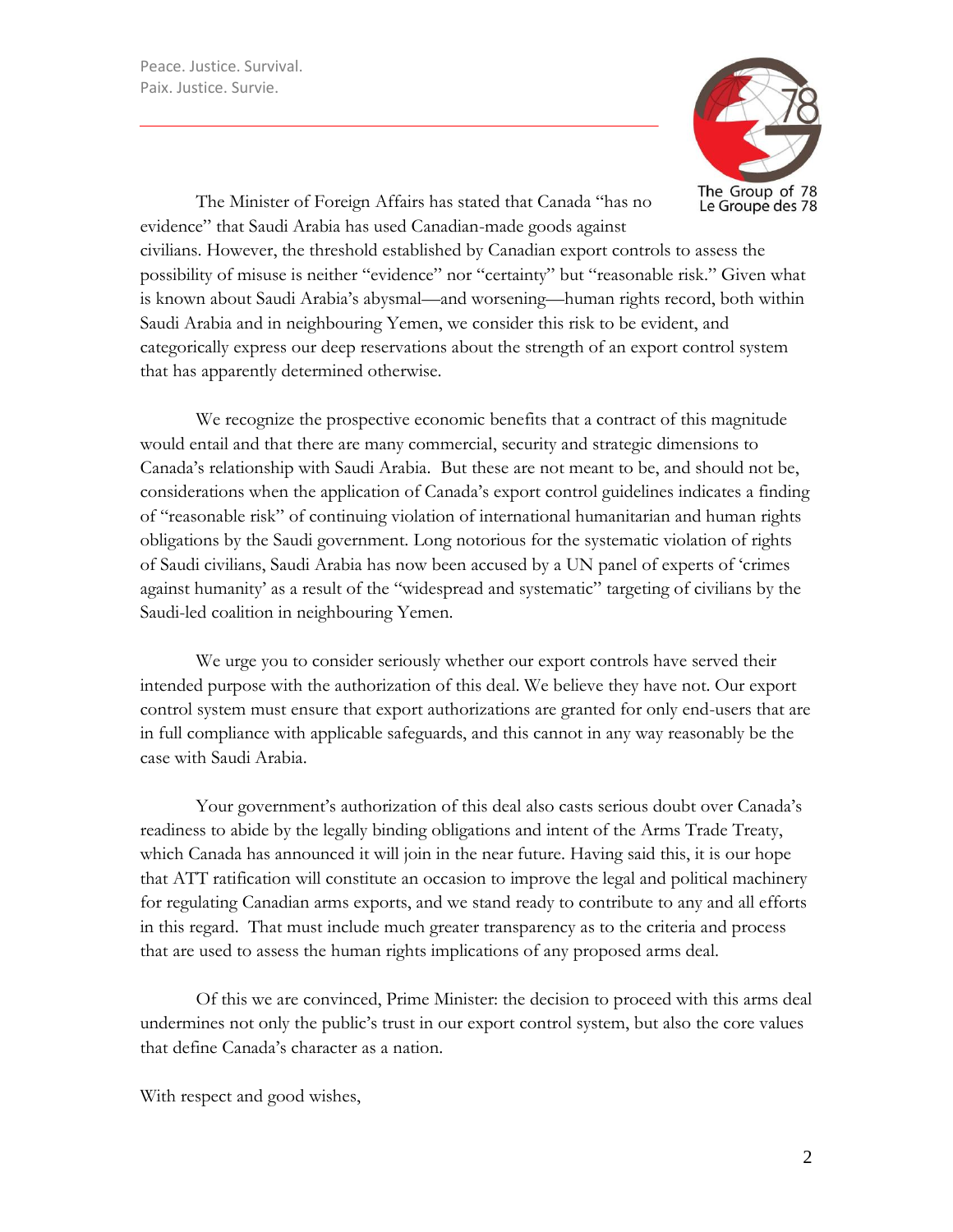

Baylinfer

Roy Culpeper, Chair: Group of 78



Fen Witt

Fergus Watt, Executive Director: World Federalist Movement Canada



Cesar Jaramillo, Executive Director: Project Ploughshares



Pierre Jasmin, Artists for Peace: Vice President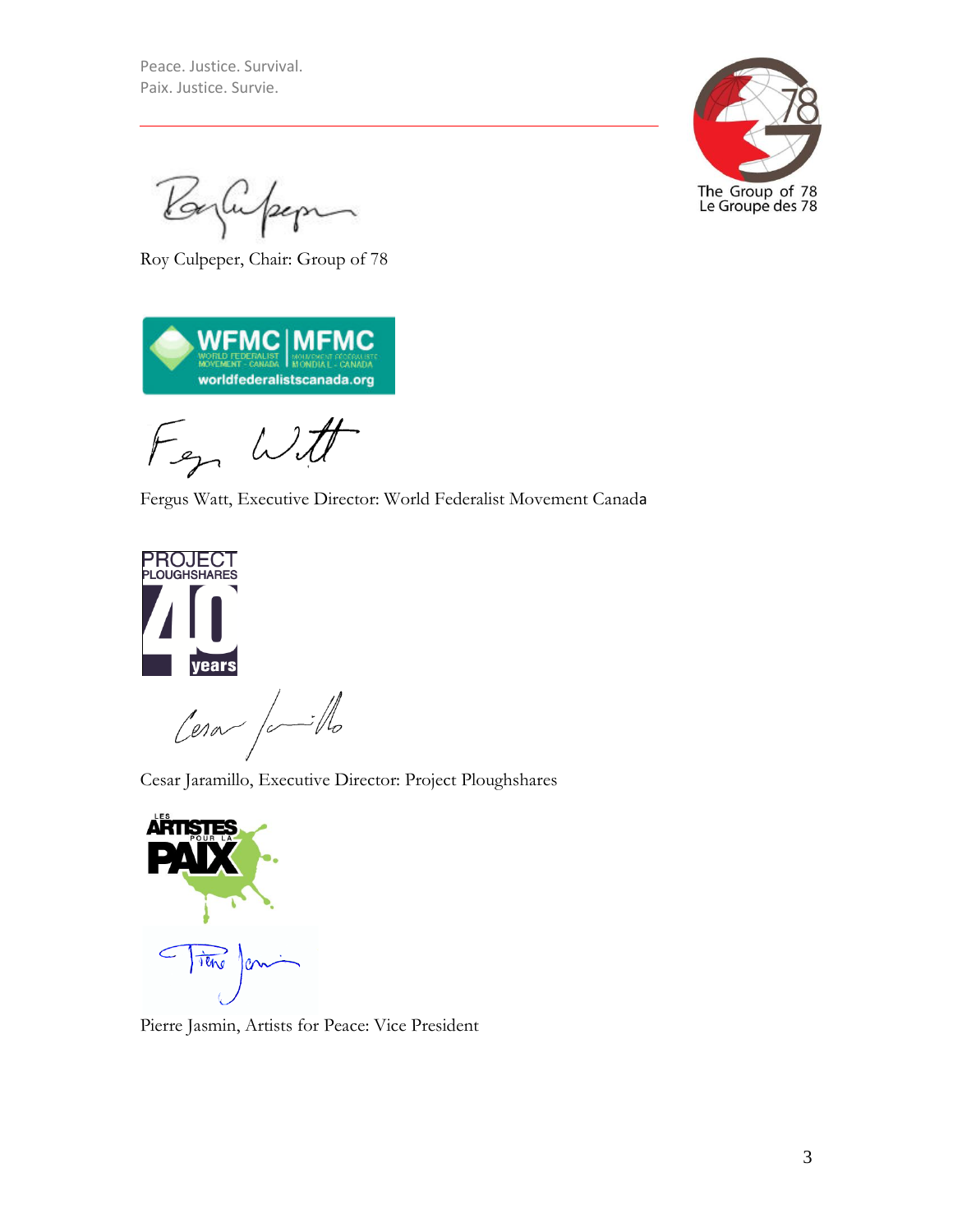



Peggy Mason, President: Rideau Institute

**AMNISTIE** autarl

Béatrice Vaugrante, Directrice Générale: Amnistie internationale Canada francophone



ally Mure

Alex Neve, Executive Director: Amnesty International Canada English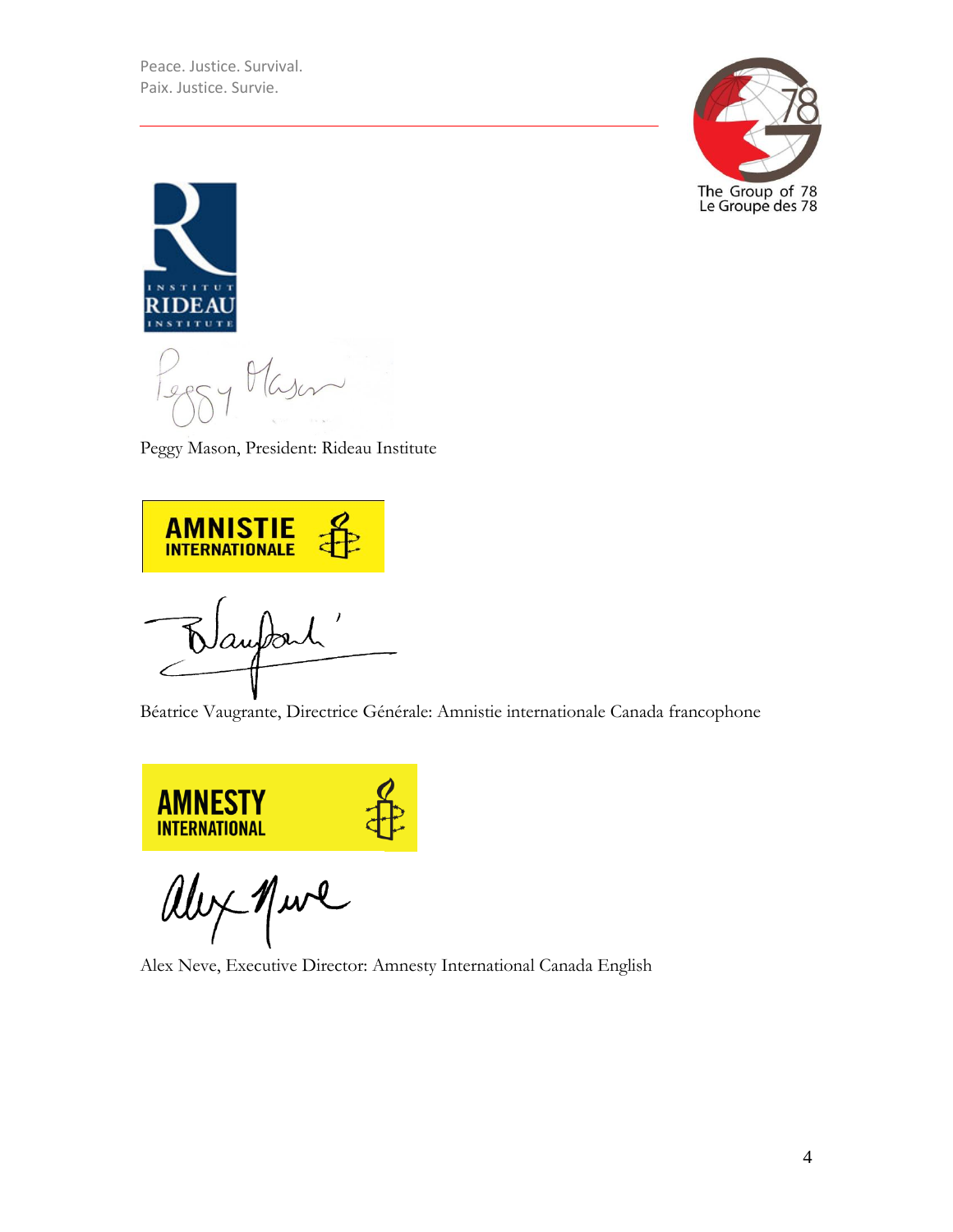

Julia Sánchez

Julia Sanchez, President-CEO: Canadian Council for International Co-operation (CCIC)



Monia Mazigh, National Coordinator: International Civil Liberties Monitoring Group



flower E. Woodby

Thomas Woodley, President: Canadians for Justice and Peace in the Middle East



Paul Hannon, Executive Director: Mines Action Canada